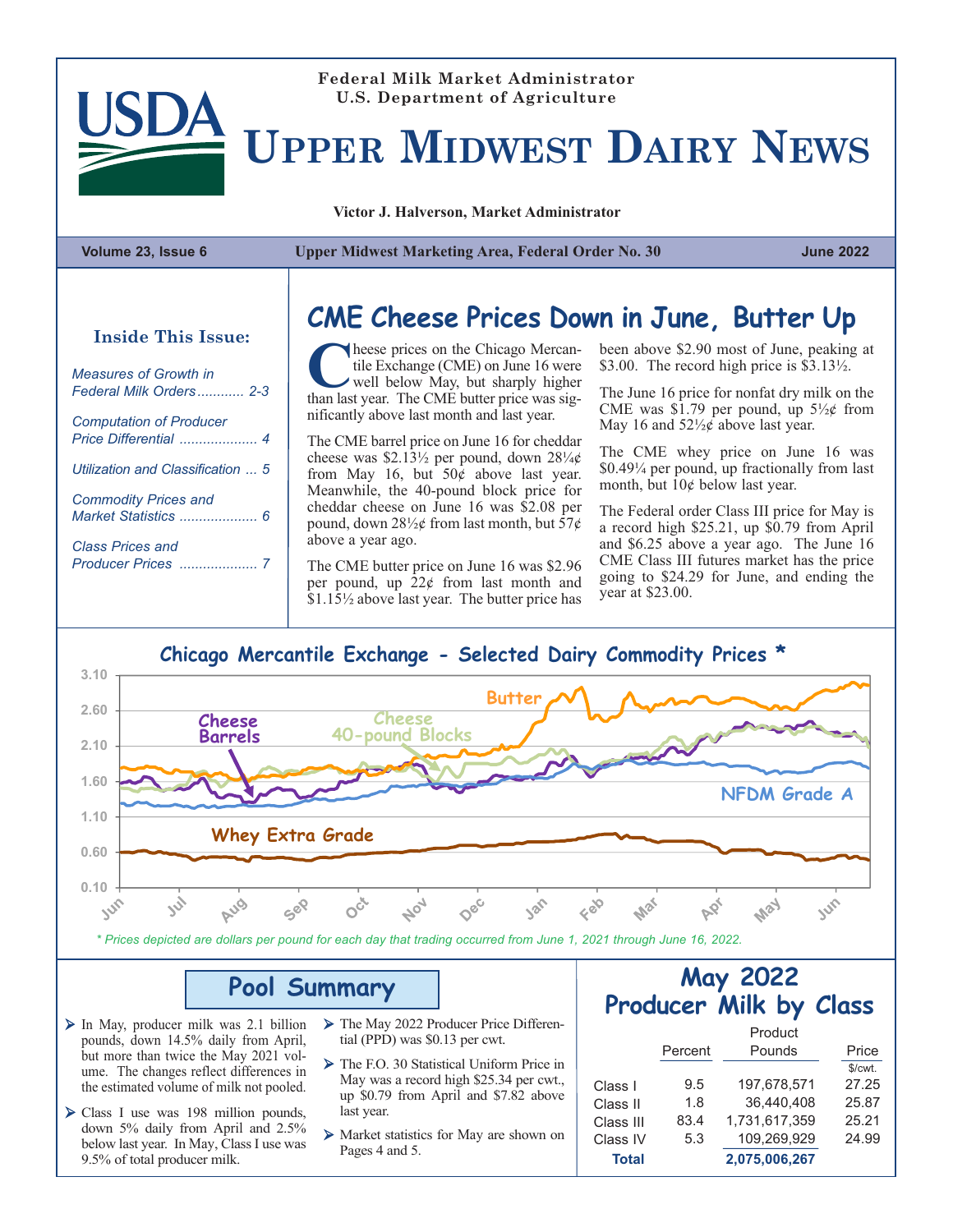# <span id="page-1-0"></span>**Measures of Growth in Federal Milk Orders\***

Total producer milk pooled in<br>the 11 Federal milk orders in<br>2021 was 136.8 billion pounds<br>from 23,292 dairy producers. Total the 11 Federal milk orders in 2021 was 136.8 billion pounds receipts were 0.7% lower than they were in 2020. The number of pooled producers was 6.5% lower than in 2020.

Producer milk used in Class I in 2021 was 30.8%, down from 31.8% in 2020.

The average daily delivery of milk per producer was 6.4% higher compared to 2020.

In 2021, milk marketed through Federal orders accounted for 61% of all milk produced in the United States.

The graph below depicts the volume of producer milk for 1947 through 2021, along with the percentage of Class I use in all Federal orders.

The numbers used in the graph are also shown in the table on Page 3, for selected years, during that same time period covering more than 70 years.

Beginning in 1990, due to disadvantageous price situations in some orders, handlers elected not to pool milk that normally would have been associated with the order. This has reduced, sometimes substantially, the volume of producer milk and number of producers reported for some markets.

During the time period, the number of producers rose from about 136,000 in 1947 to more than 190,000 in 1961, and then steadily declined to the current level of about 23,000.

As the uniform milk price (blend) has climbed through the years, peaking at

\$23.54 in 2014, the total value of the pool has continued to rise as well. Of course the increasing volume of producer milk is a large factor in that rise.

Producer milk in 2021 is nearly 10 times more than it was in 1947, but the value of that producer milk is nearly 35 times higher. Even more significant is the value of the milk for each producer, which jumped nearly 200 times, as the number of producers fell and producer milk went up.

\* Source: *Measures of Growth in Federal Orders*, USDA, AMS, Dairy Program, Market Information Branch--

**www.ams.usda.gov/resources/measuresgrowth-federal-milk-marketing-orders**.

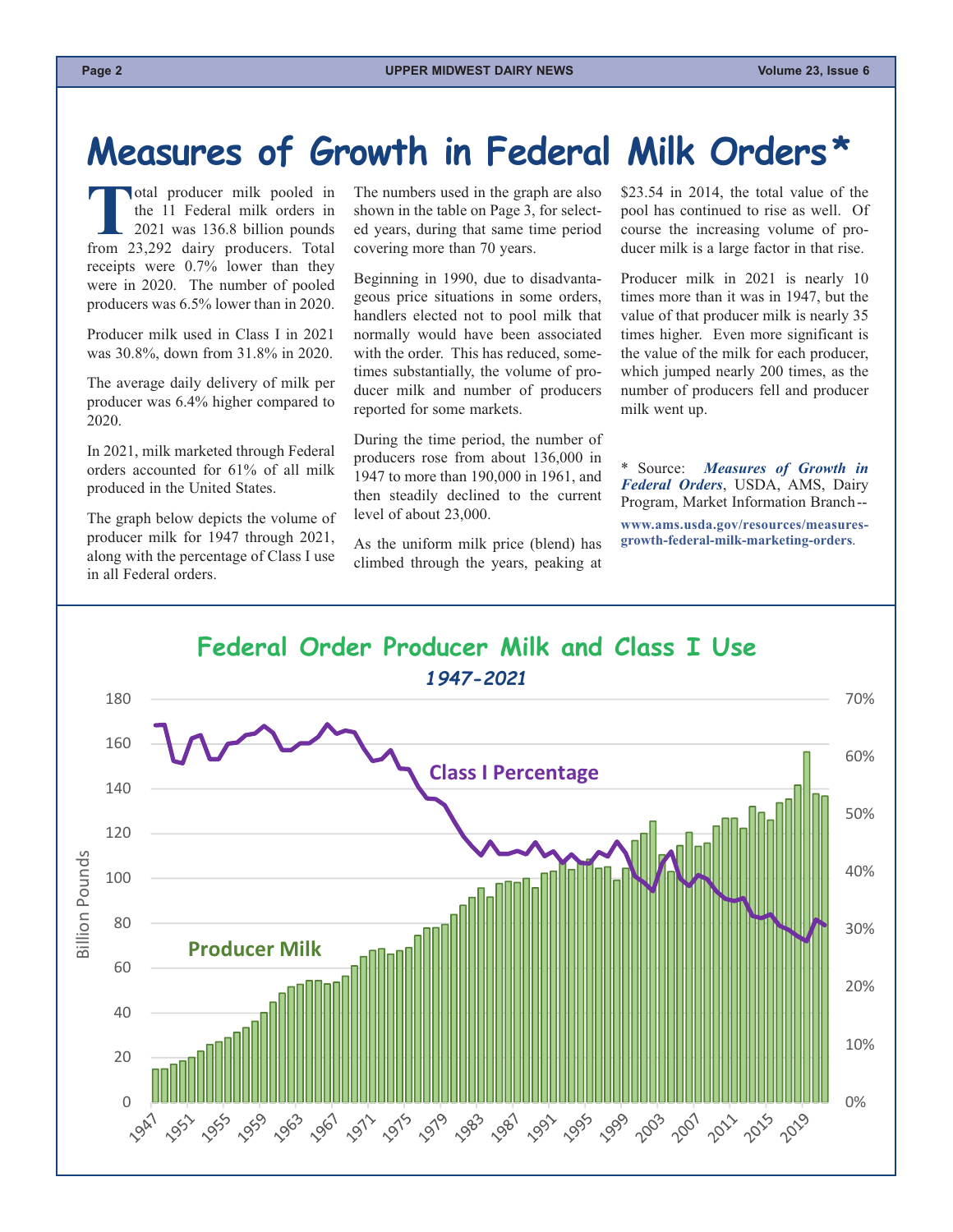## <span id="page-2-0"></span>**Measures of Growth in Federal Milk Orders**

|              | <b>Number</b> | <b>Number</b><br><b>Total Receipts</b><br>of Pooled |                       | <b>Class I</b><br><b>Producer</b> |                  | <b>Milk Price at</b><br>3.5% Butterfat | Average<br><b>Daily Delivery</b> | <b>Value of Pooled</b><br><b>Producer Milk</b><br>(Dollars) |                          |  |
|--------------|---------------|-----------------------------------------------------|-----------------------|-----------------------------------|------------------|----------------------------------------|----------------------------------|-------------------------------------------------------------|--------------------------|--|
| Year         | of Orders     | <b>Producers</b>                                    | <b>Milk</b>           | <b>Milk</b>                       | Class I          | <b>Blend</b>                           | <b>Per Producer</b>              | <b>Per Producer</b>                                         | <b>Total</b>             |  |
|              |               |                                                     | <b>Million Pounds</b> | Percentage                        | Dollars per Cwt. |                                        | Pounds                           |                                                             | <b>Thousands</b>         |  |
| 1947         | 29            | 135,830                                             | 14,980                | 65.5                              | 4.65             | 4.34                                   | 302                              | 5,024                                                       | 682,407                  |  |
| 1950         | 39            | 156,584                                             | 18,660                | 58.9                              | 4.51             | 3.93                                   | 326                              | 4,914                                                       | 769,442                  |  |
| 1955         | 63            | 188,611                                             | 28,948                | 62.3                              | 4.67             | 4.08                                   | 420                              | 6,510                                                       | 1,227,815                |  |
| 1960         | 80            | 189,816                                             | 44,812                | 64.2                              | 4.88             | 4.47                                   | 648                              | 10,482                                                      | 1,989,615                |  |
| 1965         | 73            | 158,077                                             | 54,444                | 63.5                              | 4.93             | 4.31                                   | 944                              | 15,300                                                      | 2,418,526                |  |
| 1970         | 62            | 143,411                                             | 65.104                | 61.5                              | 6.74             | 5.95                                   | 1,244                            | 27,636                                                      | 3,963,311                |  |
| 1975         | 56            | 123,855                                             | 69,249                | 57.9                              | 9.36             | 8.64                                   | 1,532                            | 49,233                                                      | 6,097,768                |  |
| 1980         | 47            | 117,490                                             | 83,998                | 48.9                              | 13.77            | 12.86                                  | 1,954                            | 93,685                                                      | 11,007,001               |  |
| 1985         | 44            | 116,765                                             | 97,762                | 43.2                              | 13.88            | 12.61                                  | 2,294                            | 107,871                                                     | 12,595,522               |  |
| 1990         | 42            | 100,397                                             | 102,396               | 42.8                              | 15.55            | 13.78                                  | 2,796                            | 142,324                                                     | 14,289,567               |  |
| 1995         | 33            | 88,717                                              | 108,548               | 41.5                              | 14.19            | 12.79                                  | 3,350                            | 157,754                                                     | 13,995,454               |  |
| 2000         | 11            | 69,585                                              | 116,923               | 39.3                              | 14.24            | 12.11                                  | 4,604                            | 207,913                                                     | 14,468,892               |  |
| 2005         | $10$          | 53,032                                              | 114,682               | 38.9                              | 17.13            | 15.07                                  | 5,904                            | 334,626                                                     | 17,747,577               |  |
| 2010         | 10            | 45,918                                              | 126,909               | 35.4                              | 18.25            | 16.07                                  | 7,572                            | 444,038                                                     | 20,389,201               |  |
|              |               |                                                     |                       |                                   |                  |                                        |                                  |                                                             |                          |  |
| 2011<br>2012 | 10<br>10      | 43,650<br>40,745                                    | 126,879<br>122,388    | 35.0<br>35.5                      | 21.97<br>20.39   | 19.87                                  | 7,965                            | 577,538                                                     | 25,211,996               |  |
| 2013         | 10            | 40,043                                              | 132,100               | 32.4                              | 21.80            | 18.05<br>19.44                         | 8,209<br>9,039                   | 542,121<br>641,295                                          | 22,091,337<br>25,682,588 |  |
| 2014         | 10            | 39,146                                              | 129,420               | 32.0                              | 26.14            | 23.54                                  | 9,074                            | 793,728                                                     | 30,472,016               |  |
| 2015         | $10\,$        | 36,112                                              | 126,126               | 32.7                              | 19.21            | 16.70                                  | 9,559                            | 583,173                                                     | 21,063,042               |  |
|              |               |                                                     |                       |                                   |                  |                                        |                                  |                                                             |                          |  |
| 2016         | $10\,$        | 34,689                                              | 133,846               | 30.7                              | 17.70            | 15.38                                  | 10,557                           | 593,364                                                     | 20,585,571               |  |
| 2017         | $10$          | 32,981                                              | 135,502               | 30.0                              | 19.31            | 16.96                                  | 11,244                           | 696,651                                                     | 22,981,139               |  |
| 2018         | 11            | 32,061                                              | 141,684               | 28.9                              | 17.70            | 15.51                                  | 12,449                           | 685,389                                                     | 21,974,258               |  |
| 2019         | 11            | 29,468                                              | 156,510               | 28.0                              | 19.74            | 17.35                                  | 14,513                           | 921,492                                                     | 27, 154, 258             |  |
| 2020         | 11            | 24,906                                              | 137,818               | 31.8                              | 19.70            | 16.12                                  | 15,102                           | 892,007                                                     | 22,216,324               |  |
| 2021         | 11            | 23,292                                              | 136,836               | 30.8                              | 19.56            | 17.33                                  | 16,074                           | 1,018,102                                                   | 23,713,626               |  |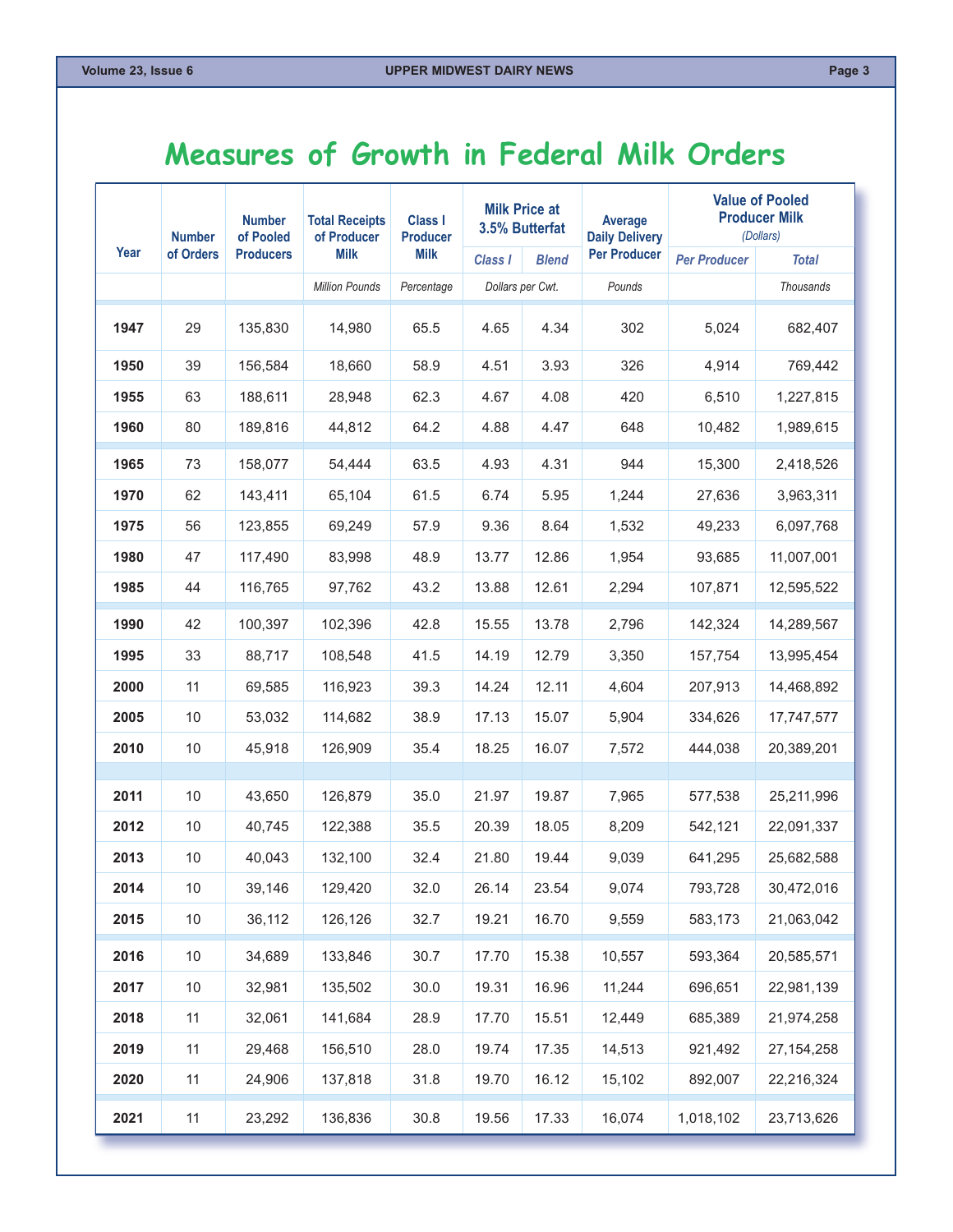#### <span id="page-3-0"></span>**Computation of Producer Price Differential - May 2022**

|                    |                                                                                                                            | <b>Utilization</b><br>Percentage | <b>Product</b><br><b>Pounds</b> | Component<br><b>Pounds</b> | Rate              | Value                           |
|--------------------|----------------------------------------------------------------------------------------------------------------------------|----------------------------------|---------------------------------|----------------------------|-------------------|---------------------------------|
| <b>Class I</b>     | <b>Differential Value</b>                                                                                                  |                                  |                                 |                            |                   | \$<br>3,418,923.40              |
|                    | Product                                                                                                                    | 9.5%                             | 197,678,571                     |                            |                   |                                 |
|                    | <b>Skim Milk</b><br><b>Butterfat</b>                                                                                       |                                  |                                 | 194,101,573<br>3,576,998   | \$14.99<br>3.1373 | 29,095,825.80<br>11,222,115.85  |
| <b>Class II</b>    | Product                                                                                                                    | 1.8%                             | 36,440,408                      |                            |                   |                                 |
|                    | <b>Nonfat Solids</b>                                                                                                       |                                  |                                 | 2,883,567                  | 1.7244            | 4,972,422.92                    |
|                    | <b>Butterfat</b>                                                                                                           |                                  |                                 | 5,305,828                  | 3.1126            | 16,514,920.23                   |
| <b>Class III</b>   | Product                                                                                                                    | 83.4%                            | 1,731,617,359                   |                            |                   |                                 |
|                    | Protein<br><b>Other Solids</b>                                                                                             |                                  |                                 | 54,554,427<br>100,687,409  | 3.8696<br>0.4857  | 211,103,810.72<br>48,903,874.54 |
|                    | <b>Butterfat</b>                                                                                                           |                                  |                                 | 66,431,133                 | 3.1056            | 206,308,526.62                  |
| <b>Class IV</b>    | Product                                                                                                                    | 5.3%                             | 109,269,929                     |                            |                   |                                 |
|                    | <b>Nonfat Solids</b>                                                                                                       |                                  |                                 | 9,509,364                  | 1.6253            | 15,455,569.33                   |
|                    | <b>Butterfat</b>                                                                                                           |                                  |                                 | 8,018,822                  | 3.1056            | 24,903,253.55                   |
|                    | SCC Adjustment (Class II, III, and IV)                                                                                     |                                  |                                 |                            |                   | 4,316,565.21                    |
|                    | <b>Total Producer Milk *</b>                                                                                               |                                  | 2,075,006,267                   |                            |                   | \$576,215,808.17                |
| Add:               | Overage<br><b>Inventory Reclassified</b>                                                                                   |                                  |                                 |                            |                   | 21,552.89<br>5,813.36           |
|                    | Other Source Milk §.60(h)<br>Other Source Milk §.60(i)                                                                     |                                  |                                 |                            |                   | 0.00<br>0.00                    |
| Subtract:          | <b>Transportation Credit</b>                                                                                               |                                  |                                 |                            |                   | 7,987.86                        |
|                    | <b>Assembly Credit</b>                                                                                                     |                                  |                                 |                            |                   | 157,339.45                      |
|                    | Credit for Reconstituted FMP<br><b>Producer Milk Protein</b>                                                               |                                  |                                 |                            |                   | 0.00<br>252,713,128.07          |
|                    | <b>Producer Milk Other Solids</b>                                                                                          |                                  |                                 |                            |                   | 58,468,995.83                   |
|                    | Producer Milk Butterfat                                                                                                    |                                  |                                 |                            |                   | 258,798,284.66                  |
|                    | Producer Milk SCC Adjustment                                                                                               |                                  |                                 |                            |                   | 4,749,866.11                    |
|                    | <b>Total Milk and Value</b>                                                                                                |                                  | 2,075,006,267                   |                            |                   | 1,347,572.44<br>S               |
| Add:               | Location Adjustment -- Producer and Unregulated Supply Plant Milk<br>One-Half Unobligated Balance Producer Settlement Fund |                                  |                                 |                            |                   | 1,367,839.42<br>901,358.84      |
| <b>Total Value</b> |                                                                                                                            |                                  |                                 |                            | 0.174302          | 3,616,770.70<br>S               |
|                    | Subtract: Producer Settlement Fund Reserve                                                                                 |                                  |                                 |                            | 0.044302          | 919,262.55                      |
|                    | <b>Producer Price Differential **</b>                                                                                      |                                  |                                 |                            | \$0.13            | S.<br>2,697,508.15              |

**\* An estimated 2.0 billion pounds of milk was not pooled.** 

**\*\* Producer Price Differential is dollars per cwt. at the Base Zone of Cook County, Illinois.**

## **Upper Midwest Pool Statistics - May 2022**

| Market Class I<br><b>Differential</b><br>Rate | Pool<br><b>Plants</b> | Received at<br>Pool Plants | Diverted to<br>Pool and<br>Nonpool Plants                      | Total         | Location<br>Adjustment to<br><b>Producers</b> |             | Class   Differential<br>to Handlers |
|-----------------------------------------------|-----------------------|----------------------------|----------------------------------------------------------------|---------------|-----------------------------------------------|-------------|-------------------------------------|
| Cwt.                                          | <b>Number</b>         | <b>Pounds</b>              | <b>Pounds</b>                                                  | <b>Pounds</b> | Value                                         | Pounds      | Value                               |
| \$1.80                                        | 3                     | 41.250.121                 | 4.341.361                                                      | 45.591.482    | \$<br>0                                       | 33,859,629  | 609,473<br>S                        |
| \$1.75                                        | 25                    | 117.311.716                | 1,211,897,118                                                  | 1.329.208.834 | 664.604                                       | 58,823,539  | 1,029,412                           |
| $$1.70$ ***                                   | 25                    | 109,699,527                | 590.506.424                                                    | 700.205.951   | 703.235                                       | 104,995,403 | 1,780,038                           |
| <b>Total</b>                                  | 53                    | 268.261.364                | 1.806.744.903                                                  | 2.075.006.267 | \$1,367,839                                   | 197,678,571 | \$3,418,923                         |
|                                               |                       |                            | *** Includes restricted data from the \$2.00 and \$1.65 zones. |               |                                               |             |                                     |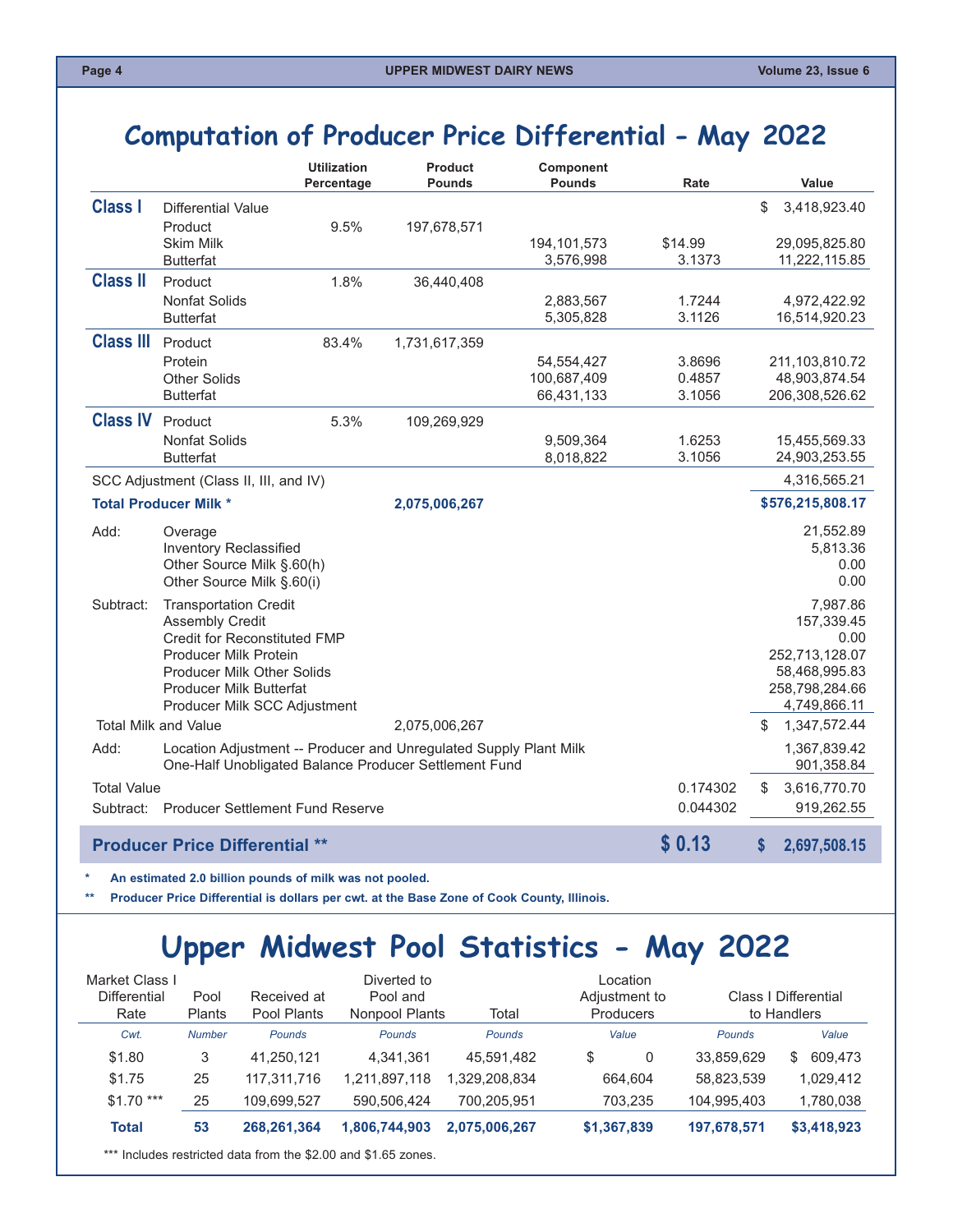#### <span id="page-4-0"></span>**Utilization and Classification of Milk**

|                                           | <b>May 2022</b>                 |                                   | <b>April 2022</b>               | <b>May 2021</b>                 |
|-------------------------------------------|---------------------------------|-----------------------------------|---------------------------------|---------------------------------|
|                                           | <b>Product</b><br><b>Pounds</b> | <b>Butterfat</b><br><b>Pounds</b> | <b>Product</b><br><b>Pounds</b> | <b>Product</b><br><b>Pounds</b> |
| <b>Class I Utilization:</b>               |                                 |                                   |                                 |                                 |
| Packaged Disposition                      |                                 |                                   |                                 |                                 |
| Milk                                      | 43,220,413                      | 1,443,206                         | 43,094,684                      | 42,317,910                      |
| <b>Flavored Milk</b>                      | 3,270,788                       | 116,513                           | 3,397,320                       | 3,283,286                       |
| <b>Reduced Fat Milk</b>                   | 69,353,645                      | 1,353,243                         | 72,785,052                      | 74,691,796                      |
| Lowfat Milk                               | 36,105,565                      | 343,274                           | 36,457,885                      | 37,824,350                      |
| Fat Free Milk                             | 21,600,500                      | 25,421                            | 22,032,368                      | 23, 174, 677                    |
| Flavored Reduced and Fat Free Milk        | 23,209,943                      | 191,647                           | 23,514,294                      | 21,413,452                      |
| <b>Buttermilk</b>                         | 1,678,021                       | 18,602                            | 1,678,333                       | 1,743,426                       |
| <b>Total Packaged Disposition</b>         | 198,438,875                     | 3,491,906                         | 202,959,936                     | 204,448,897                     |
| <b>Total Ending Inventory</b>             | 20, 192, 755                    | 335,928                           | 20,666,995                      | 18,318,341                      |
| <b>Bulk to Nonpool Plants</b>             | 953,537                         | 29,201                            | 895,307                         | 1,457,048                       |
| Shrinkage                                 | 1,501,297                       | 115,003                           | 1,189,362                       | 1,012,675                       |
| <b>Total Class I Utilization</b>          | 221,086,464                     | 3,972,038                         | 225,711,600                     | 225,236,961                     |
| Other Order Plants                        | (2,588,813)                     | (56, 336)                         | (2,904,407)                     | (2,093,142)                     |
| <b>Beginning Inventory</b>                | (20, 674, 870)                  | (336, 401)                        | (21, 285, 650)                  | (20, 239, 020)                  |
| <b>Reused Products</b>                    | 0                               | 0                                 | 0                               | $\Omega$                        |
| Other Source Milk                         | (167, 052)                      | (2,610)                           | (177, 094)                      | (223, 149)                      |
| Overage                                   | 0                               | 0                                 | 0                               | 0                               |
| Interhandler Adjustment                   | 22,842                          | 307                               | 109,147                         | 4,203                           |
| <b>Class I Producer Milk</b>              | 197,678,571                     | 3,576,998                         | 201,453,596                     | 202,685,853                     |
| <b>Class II Utilization:</b>              |                                 |                                   |                                 |                                 |
| <b>Total Class II Utilization</b>         | 42,885,099                      | 5,568,527                         | 39,283,162                      | 228,916,280                     |
| <b>Other Order Plants</b>                 | 0                               | 0                                 | 0                               | 0                               |
| <b>Beginning Inventory</b>                | (1,342,133)                     | (57, 890)                         | (607, 943)                      | (762, 868)                      |
| <b>Reused Products</b>                    | (4,900,532)                     | (2,783)                           | (3,414,423)                     | (5,026,936)                     |
| <b>Other Source Milk</b>                  | (202, 026)                      | (202, 026)                        |                                 | (136, 712)                      |
| Overage                                   | 0                               | 0                                 |                                 |                                 |
| <b>Class II Producer Milk</b>             | 36,440,408                      | 5,305,828                         | 35,260,796                      | 222,989,764                     |
| <b>Class III Utilization:</b>             |                                 |                                   |                                 |                                 |
| <b>Total Class III Utilization</b>        | 1,732,609,320                   | 66,511,677                        | 2,098,871,994                   | 326,557,836                     |
| <b>Other Order Plants</b>                 |                                 |                                   |                                 |                                 |
| <b>Beginning Inventory</b>                | (539, 767)                      | (35, 524)                         | (3,573,421)                     | (255, 607)                      |
| <b>Reused Products</b>                    |                                 |                                   |                                 |                                 |
| Other Source Milk                         | (423, 257)                      | (40, 760)                         | (1,611,036)                     | (491, 465)                      |
| Overage                                   | (28, 937)                       | (4,260)                           | (34, 174)                       | (101, 143)                      |
| <b>Class III Producer Milk</b>            | 1,731,617,359                   | 66,431,133                        | 2,093,653,363                   | 325,709,621                     |
| <b>Class IV Utilization:</b>              |                                 |                                   |                                 |                                 |
| <b>Total Class IV Utilization</b>         | 264,190,856                     | 15,384,972                        | 155,003,299                     | 242, 131, 558                   |
| <b>Other Order Plants</b>                 | (2,468,112)                     | (96,009)                          | (1,529,342)                     | (3,935,403)                     |
| <b>Beginning Inventory</b>                | (9,968,954)                     | (600, 992)                        | (7,907,533)                     | (9,782,575)                     |
| <b>Reused Products</b>                    | 0                               | 0                                 | 0                               | $\cup$                          |
| <b>Other Source Milk</b>                  | (142, 460, 127)                 | (6,668,749)                       | (126, 031, 145)                 | (40, 103, 632)                  |
| Overage                                   | (23, 734)                       | (400)                             | (267, 505)                      | (976, 033)                      |
| <b>Class IV Producer Milk</b>             | 109,269,929                     | 8,018,822                         | 19,267,774                      | 187,333,915                     |
| <b>Total Producer Milk -- All Classes</b> | 2,075,006,267                   | 83,332,781                        | 2,349,635,529                   | 938,719,153                     |
|                                           |                                 |                                   |                                 |                                 |

**-- Restricted Information**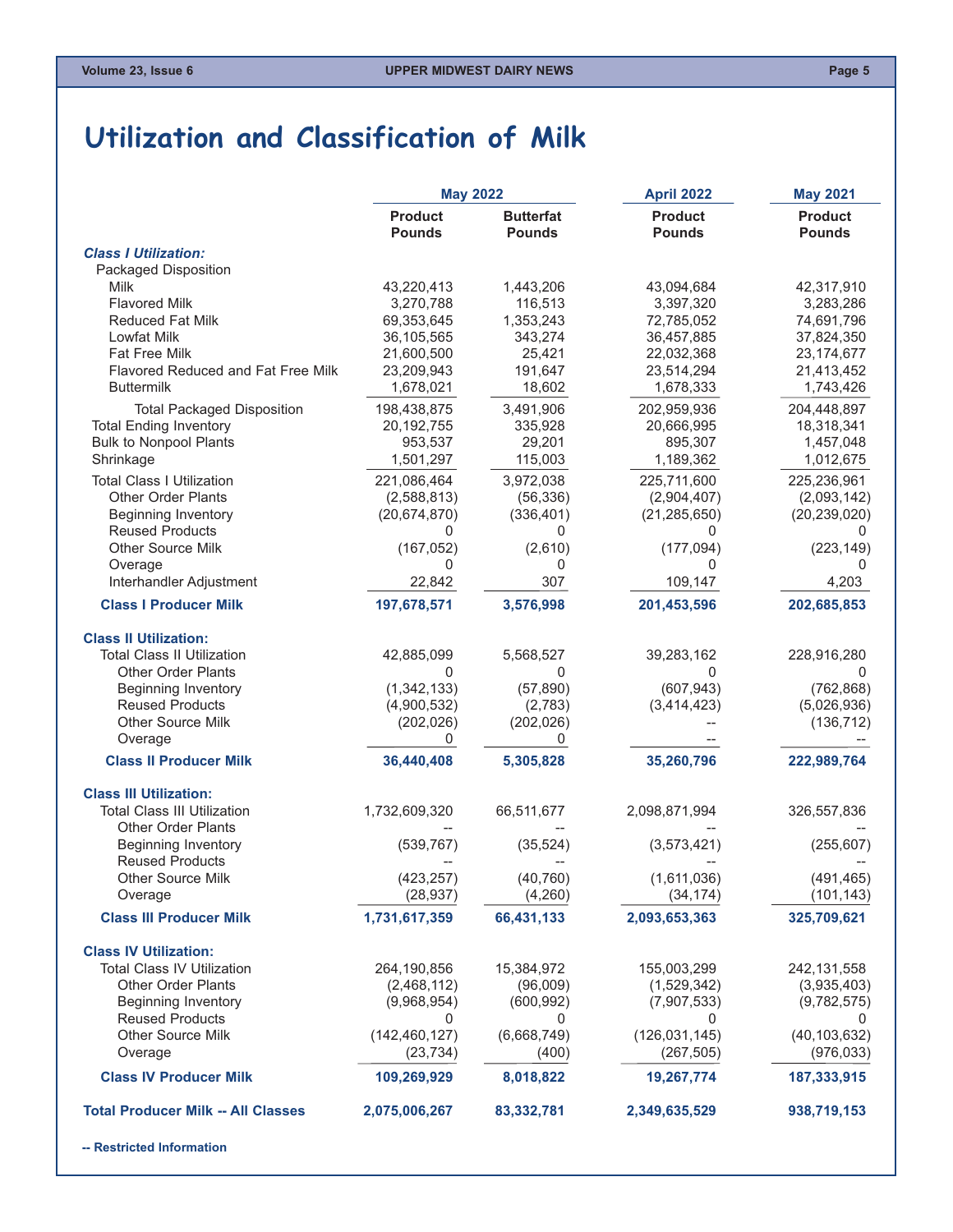## <span id="page-5-0"></span>**Commodity Prices**

|            |                                 |                | <b>Weighted Monthly Average Prices</b> |               |          |          | <b>Weighted Two-Week Average Prices</b> |                |                          |               |          |          |
|------------|---------------------------------|----------------|----------------------------------------|---------------|----------|----------|-----------------------------------------|----------------|--------------------------|---------------|----------|----------|
|            | <b>Cheddar Cheese</b><br>Nonfat |                |                                        |               |          |          | <b>Cheddar Cheese</b>                   |                |                          | Nonfat        |          |          |
| Month/Year | <b>Blocks</b>                   | <b>Barrels</b> | Average                                | <b>Butter</b> | Dry Milk | Dry Whey | <b>Blocks</b>                           | <b>Barrels</b> | Average                  | <b>Butter</b> | Dry Milk | Dry Whey |
|            |                                 |                | <b>Dollars per Pound</b>               |               |          |          |                                         |                | <b>Dollars per Pound</b> |               |          |          |
| May 2021   | 1.8072                          | 1.8035         | 1.8206                                 | 1.8107        | 1.2392   | 0.6501   | 1.8252                                  | 1.8330         | 1.8448                   | 1.7961        | 1.2247   | 0.6479   |
| Jun        | 1.6058                          | 1.6506         | 1.6439                                 | 1.7934        | 1.2696   | 0.6437   | 1.5896                                  | 1.6432         | 1.6323                   | 1.7892        | 1.2713   | 0.6400   |
| Jul        | 1.5948                          | 1.5663         | 1.5956                                 | 1.7401        | 1.2552   | 0.6050   | 1.5614                                  | 1.5636         | 1.5779                   | 1.7446        | 1.2531   | 0.6095   |
| Aug        | 1.6902                          | 1.4371         | 1.5680                                 | 1.6998        | 1.2660   | 0.5617   | 1.6557                                  | 1.4376         | 1.5499                   | 1.7035        | 1.2622   | 0.5700   |
| Sep        | 1.7761                          | 1.4873         | 1.6411                                 | 1.7725        | 1.2816   | 0.5336   | 1.7698                                  | 1.4686         | 1.6242                   | 1.7752        | 1.2822   | 0.5310   |
| Oct        | 1.8070                          | 1.7011         | 1.7698                                 | 1.7746        | 1.3598   | 0.5447   | 1.8028                                  | 1.6908         | 1.7624                   | 1.7436        | 1.3497   | 0.5385   |
| Nov        | 1.7605                          | 1.7272         | 1.7588                                 | 1.9503        | 1.4769   | 0.5825   | 1.7763                                  | 1.8025         | 1.8046                   | 1.9171        | 1.4612   | 0.5729   |
| Dec        | 1.8633                          | 1.6263         | 1.7542                                 | 2.0641        | 1.5471   | 0.6391   | 1.8637                                  | 1.6104         | 1.7516                   | 2.0427        | 1.5385   | 0.6316   |
| Jan 2022   | 1.9787                          | 1.7951         | 1.8978                                 | 2.6130        | 1.6488   | 0.7087   | 1.9512                                  | 1.7270         | 1.8482                   | 2.4454        | 1.6240   | 0.6863   |
| Feb        | 1.9091                          | 1.8746         | 1.9068                                 | 2.6668        | 1.7284   | 0.7800   | 1.9051                                  | 1.8478         | 1.8906                   | 2.6354        | 1.7062   | 0.7660   |
| Mar        | 2.0748                          | 2.0066         | 2.0548                                 | 2.7260        | 1.7954   | 0.7943   | 2.0740                                  | 2.0064         | 2.0537                   | 2.7395        | 1.7963   | 0.7922   |
| Apr        | 2.2759                          | 2.2759         | 2.2910                                 | 2.7694        | 1.8314   | 0.7394   | 2.2512                                  | 2.2372         | 2.2594                   | 2.7622        | 1.8306   | 0.7508   |
| May        | 2.3798                          | 2.4187         | 2.4161                                 | 2.7360        | 1.8095   | 0.6707   | 2.3886                                  | 2.4086         | 2.4153                   | 2.7089        | 1.8292   | 0.6844   |

|            |               |                       |                | <b>Chicago Mercantile Exchange</b> |        | <b>USDA Dairy Market News</b> |        |           |             |        |  |
|------------|---------------|-----------------------|----------------|------------------------------------|--------|-------------------------------|--------|-----------|-------------|--------|--|
|            | <b>Butter</b> | <b>Cheddar Cheese</b> |                | <b>NFDM</b>                        | Whey   | NFDM Low/Medium Heat          |        |           | Whey Powder |        |  |
| Month/Year | Grade AA      | <b>Blocks</b>         | <b>Barrels</b> | Extra Grade<br>Grade A             |        | Central & East                | West   | Northeast | Central     | West   |  |
|            |               |                       |                |                                    |        | <b>Dollars per Pound</b>      |        |           |             |        |  |
| May 2021   | 1.8124        | 1.6778                | 1.6923         | 1.3111                             | 0.6395 | 1.3163                        | 1.3197 | 0.6356    | 0.6275      | 0.6431 |  |
| Jun        | 1.7758        | 1.4978                | 1.5639         | 1.2757                             | 0.5976 | 1.2873                        | 1.2877 | 0.6193    | 0.6047      | 0.6346 |  |
| Jul        | 1.6912        | 1.6370                | 1.4774         | 1.2485                             | 0.5263 | 1.2513                        | 1.2506 | 0.5835    | 0.5559      | 0.5858 |  |
| Aug        | 1.6815        | 1.7217                | 1.4158         | 1.2673                             | 0.5160 | 1.2514                        | 1.2599 | 0.5544    | 0.4995      | 0.5515 |  |
| Sep        | 1.7756        | 1.7601                | 1.5319         | 1.3527                             | 0.5376 | 1.3454                        | 1.3413 | 0.5320    | 0.4955      | 0.5381 |  |
| Oct        | 1.8002        | 1.7798                | 1.8008         | 1.4949                             | 0.6040 | 1.4718                        | 1.4583 | 0.5513    | 0.5285      | 0.5666 |  |
| Nov        | 1.9714        | 1.7408                | 1.5375         | 1.5570                             | 0.6749 | 1.5605                        | 1.5499 | 0.6134    | 0.5746      | 0.6178 |  |
| Dec        | 2.1536        | 1.8930                | 1.6548         | 1.6290                             | 0.7205 | 1.6041                        | 1.5927 | 0.6484    | 0.6646      | 0.6795 |  |
| Jan 2022   | 2.7203        | 1.9065                | 1.8204         | 1.7640                             | 0.7855 | 1.7430                        | 1.7473 | 0.7078    | 0.7293      | 0.7371 |  |
| Feb        | 2.6196        | 1.9379                | 1.9038         | 1.8571                             | 0.8218 | 1.8829                        | 1.8598 | 0.7872    | 0.7898      | 0.7863 |  |
| Mar        | 2.7346        | 2.1699                | 2.0774         | 1.8549                             | 0.7420 | 1.9045                        | 1.8688 | 0.7944    | 0.7452      | 0.7784 |  |
| Apr        | 2.7169        | 2.3399                | 2.3489         | 1.7956                             | 0.6174 | 1.8940                        | 1.8257 | 0.7257    | 0.6917      | 0.7124 |  |
| May        | 2.7514        | 2.3293                | 2.3567         | 1.7708                             | 0.5373 | 1.7898                        | 1.7742 | 0.6637    | 0.6110      | 0.6304 |  |

### **Market Statistics**

| Month/Year | Distributing<br>Plants | Supply<br>Plants | Coop.9(c)<br>Handlers | Producers | Total<br>Producer<br><b>Milk</b> | Est. Average<br>Daily Delivery<br>Per Producer | Class I<br>Utilization | Butterfat<br>Test | Protein<br>Test | Other<br>Solids<br>Test | Weighted<br>Average<br><b>SCC</b> |
|------------|------------------------|------------------|-----------------------|-----------|----------------------------------|------------------------------------------------|------------------------|-------------------|-----------------|-------------------------|-----------------------------------|
|            |                        |                  |                       |           | Mil. Ibs.                        | Pounds                                         | Percent                | Percent           | Percent         | Percent                 | (000)                             |
| Mar 2021   | 14                     | 43               | 9                     | 4,017     | 965                              | 7,745                                          | 22.7                   | 4.06              | 3.18            | 5.79                    | 166                               |
| Apr        | 14                     | 43               | 9                     | 4,091     | 927                              | 7,555                                          | 22.3                   | 4.01              | 3.15            | 5.80                    | 166                               |
| May        | 13                     | 42               | 9                     | 3,975     | 939                              | 7,616                                          | 21.6                   | 3.98              | 3.14            | 5.79                    | 170                               |
| Jun        | 13                     | 41               | 10                    | 4,595     | 1,284                            | 9,302                                          | 14.6                   | 3.90              | 3.08            | 5.79                    | 179                               |
| Jul        | 14                     | 41               | 10                    | 5,748     | 1,918                            | 10,765                                         | 10.3                   | 3.89              | 3.08            | 5.79                    | 193                               |
| Aug        | 12                     | 43               | 10                    | 6,008     | 2,077                            | 11,124                                         | 9.7                    | 3.89              | 3.09            | 5.80                    | 197                               |
| Sep        | 12                     | 43               | 10                    | 6,418     | 2,264                            | 11,750                                         | 9.2                    | 3.96              | 3.13            | 5.80                    | 209                               |
| Oct        | 12                     | 41               | 10                    | 4,621     | 1,447                            | 10,091                                         | 14.5                   | 4.02              | 3.16            | 5.81                    | 178                               |
| Nov        | 12                     | 41               | 10                    | 5,186     | 1,923                            | 12,355                                         | 11.4                   | 4.21              | 3.28            | 5.80                    | 162                               |
| <b>Dec</b> | 12                     | 41               | 10                    | 5,424     | 2,263                            | 13.453                                         | 9.8                    | 4.24              | 3.29            | 5.79                    | 160                               |
| Jan 2022   | 12                     | 41               | 11                    | 5,553     | 2,495                            | 14,489                                         | 8.5                    | 4.25              | 3.30            | 5.79                    | 165                               |
| Feb        | 13                     | 41               | 8                     | 5,557     | 2,390                            | 15,358                                         | 8.2                    | 4.23              | 3.29            | 5.79                    | 163                               |
| Mar        | 13                     | 41               | 9                     | 5,797     | 2,759                            | 15,349                                         | 7.7                    | 4.17              | 3.25            | 5.79                    | 159                               |
| Apr        | 12                     | 41               | 9                     |           | 2,350                            |                                                | 8.6                    | 4.10              | 3.21            | 5.78                    | 154                               |
| May        | 12                     | 41               | 9                     |           | 2,075                            |                                                | 9.5                    | 4.02              | 3.15            | 5.80                    | 161                               |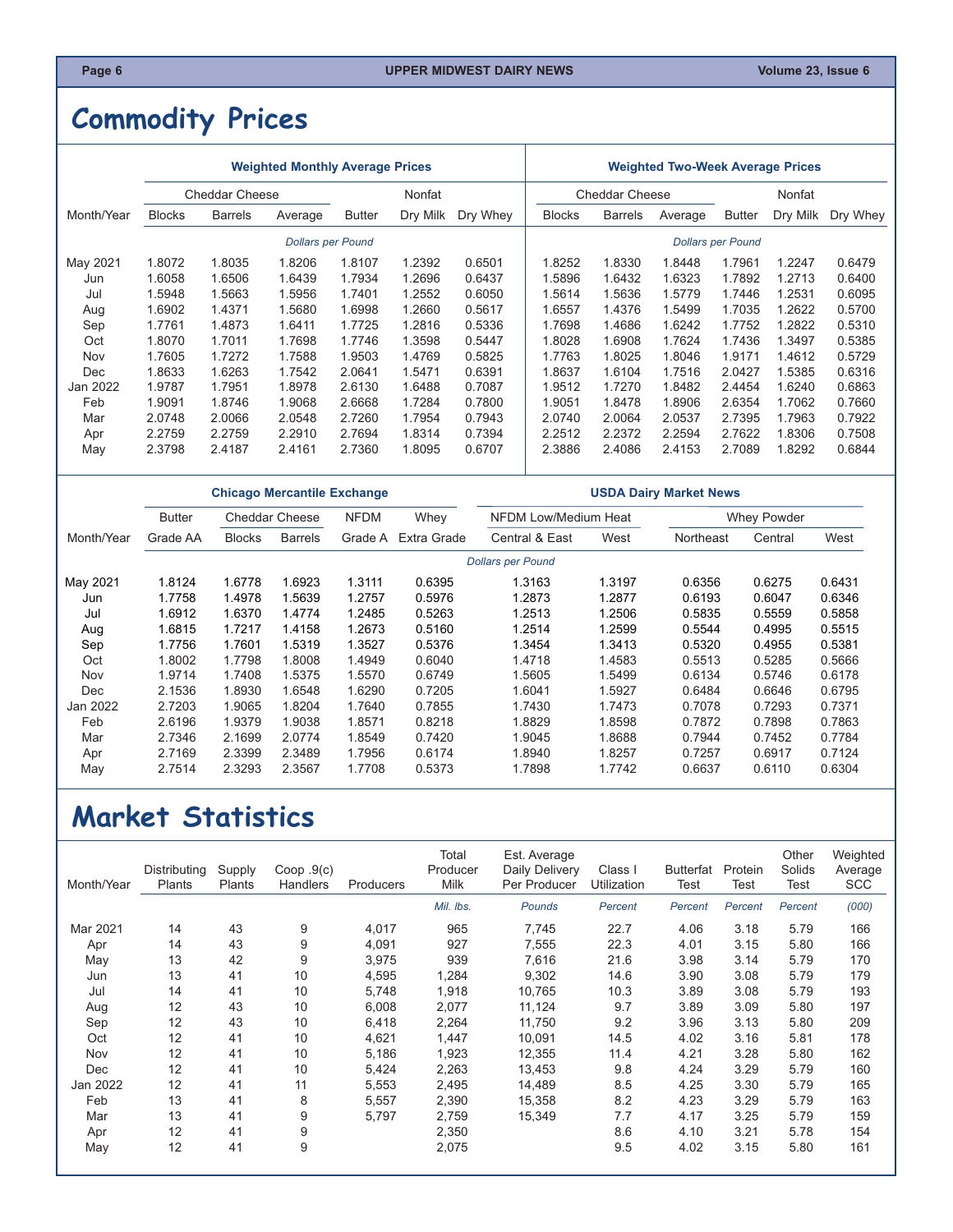#### <span id="page-6-0"></span>**Class Prices**

|            |                  | <b>Class I Price Mover</b> |                        | <b>Class I Price at Cook County, IL</b> |                     |       |                  |                       | <b>Class II Price</b>      |       |
|------------|------------------|----------------------------|------------------------|-----------------------------------------|---------------------|-------|------------------|-----------------------|----------------------------|-------|
| Month/Year | <b>Butterfat</b> | <b>Skim</b><br>Milk        | 3.50%                  | <b>Butterfat</b>                        | Skim<br><b>Milk</b> | 3.50% | <b>Butterfat</b> | Nonfat<br>Solids      | <b>Skim</b><br>Milk        | 3.50% |
|            | Ib.              | cwt.                       | cwt.                   | Ib.                                     | cwt.                | cwt.  | Ib.              | Ib.                   | cwt.                       | cwt.  |
| May 2021   | 1.9755           | 10.56                      | 17.10                  | 1.9935                                  | 12.36               | 18.90 | 1.9921           | 1.0644                | 9.58                       | 16.22 |
| Jun        | 1.9674           | 11.82                      | 18.29                  | 1.9854                                  | 13.62               | 20.09 | 1.9711           | 1.1244                | 10.12                      | 16.66 |
| Jul        | 1.9590           | 10.95                      | 17.42                  | 1.9770                                  | 12.75               | 19.22 | 1.9066           | 1.1700                | 10.53                      | 16.83 |
| Aug        | 1.9050           | 10.60                      | 16.90                  | 1.9230                                  | 12.40               | 18.70 | 1.8578           | 1.1522                | 10.37                      | 16.51 |
| Sep        | 1.8553           | 10.46                      | 16.59                  | 1.8733                                  | 12.26               | 18.39 | 1.9458           | 1.1611                | 10.45                      | 16.89 |
| Oct        | 1.9421           | 10.66                      | 17.08                  | 1.9601                                  | 12.46               | 18.88 | 1.9484           | 1.1811                | 10.63                      | 17.08 |
| Nov        | 1.9038           | 11.73                      | 17.98                  | 1.9218                                  | 13.53               | 19.78 | 2.1611           | 1.2478                | 11.23                      | 18.40 |
| Dec        | 2.1139           | 12.20                      | 19.17                  | 2.1319                                  | 14.00               | 20.97 | 2.2989           | 1.3578                | 12.22                      | 19.84 |
| Jan 2022   | 2.2660           | 12.21                      | 19.71                  | 2.2840                                  | 14.01               | 21.51 | 2.9637           | 1.4344                | 12.91                      | 22.83 |
| Feb        | 2.7537           | 12.44                      | 21.64                  | 2.7717                                  | 14.24               | 23.44 | 3.0288           | 1.5189                | 13.67                      | 23.79 |
| Mar        | 2.9838           | 12.89                      | 22.88                  | 3.0018                                  | 14.69               | 24.68 | 3.1005           | 1.6011                | 14.41                      | 24.76 |
| Apr        | 3.1098           | 13.98                      | 24.38                  | 3.1278                                  | 15.78               | 26.18 | 3.1531           | 1.6900                | 15.21                      | 25.71 |
| May        | 3.1373           | 14.99                      | 25.45                  | 3.1553                                  | 16.79               | 27.25 | 3.1126           | 1.7244                | 15.52                      | 25.87 |
| Jun        | 3.0728           | 15.66                      | 25.87                  | 3.0908                                  | 17.46               | 27.67 |                  | 1.7222                | 15.50                      |       |
|            |                  |                            | <b>Class III Price</b> |                                         |                     |       |                  | <b>Class IV Price</b> |                            |       |
| Month/Year | <b>Butterfat</b> | Protein                    | Other<br>Solids        | Skim<br><b>Milk</b>                     |                     | 3.50% | <b>Butterfat</b> | Nonfat<br>Solids      | <b>Skim</b><br><b>Milk</b> | 3.50% |
|            | Ib.              | Ib.                        | Ib.                    | cwt.                                    |                     | cwt.  | Ib.              | Ib.                   | cwt.                       | cwt.  |

 May 2021 1.9851 3.1307 0.4645 12.45 18.96 1.9851 1.0607 9.55 16.16 Jun 1.9641 2.5834 0.4579 10.71 17.21 1.9641 1.0908 9.82 16.35 Jul 1.8996 2.4957 0.4181 10.20 16.49 1.8996 1.0765 9.69 16.00 Aug 1.8508 2.4582 0.3735 9.82 15.95 1.8508 1.0872 9.78 15.92 Sep 1.9388 2.6010 0.3445 10.10 16.53 1.9388 1.1027 9.92 16.36 Oct 1.9414 3.0130 0.3560 11.44 17.83 | 1.9414 1.1801 10.62 17.04 | Nov 2.1541 2.7536 0.3949 10.87 18.03 2.1541 1.2960 11.66 18.79 Dec 2.2919 2.5937 0.4532 10.71 18.36 2.2919 1.3655 12.29 19.88 Jan 2022 2.9567 2.3563 0.5249 10.40 20.38 2.9567 1.4662 13.20 23.09 Feb 3.0218 2.3168 0.5983 10.71 20.91 3.0218 1.5450 13.91 24.00 Mar 3.0935 2.7182 0.6131 12.04 22.45 3.0935 1.6113 14.50 24.82 Apr 3.1461 3.4239 0.5565 13.90 24.42 3.1461 1.6470 14.82 25.31 May 3.1056 3.8696 0.4857 14.86 25.21 | 3.1056 1.6253 14.63 24.99

#### **Producer Prices**

| Month/Year | Producer<br>Price<br>Differential | Statistical<br>Uniform Price<br>$(at 3.50\%)$ | <b>Butterfat Price</b> | <b>Protein Price</b> | <b>Other Solids</b><br>Price | <b>SCC</b><br>Adjustment<br>Rate | Producer<br><b>Mailbox Price</b><br>(at test) |
|------------|-----------------------------------|-----------------------------------------------|------------------------|----------------------|------------------------------|----------------------------------|-----------------------------------------------|
|            | \$ per cwt.                       | \$ per cwt.                                   | $$$ per lb.            | $$$ per lb.          | $$$ per lb.                  | \$ per cwt.                      | \$ per cwt.                                   |
| Mar 2021   | (0.51)                            | 15.64                                         | 1.7176                 | 2.6954               | 0.3652                       | 0.00080                          | 17.58                                         |
| Apr        | (1.02)                            | 16.65                                         | 1.9496                 | 2.8136               | 0.4268                       | 0.00086                          | 18.87                                         |
| May        | (1.44)                            | 17.52                                         | 1.9851                 | 3.1307               | 0.4645                       | 0.00091                          | 19.72                                         |
| Jun        | 0.17                              | 17.38                                         | 1.9641                 | 2.5834               | 0.4579                       | 0.00082                          | 18.20                                         |
| Jul        | 0.25                              | 16.74                                         | 1.8996                 | 2.4957               | 0.4181                       | 0.00080                          | 17.50                                         |
| Aug        | 0.27                              | 16.22                                         | 1.8508                 | 2.4582               | 0.3735                       | 0.00078                          | 17.20                                         |
| Sep        | 0.18                              | 16.71                                         | 1.9388                 | 2.6010               | 0.3445                       | 0.00082                          | 18.07                                         |
| Oct        | (0.16)                            | 17.67                                         | 1.9414                 | 3.0130               | 0.3560                       | 0.00088                          | 19.43                                         |
| Nov        | 0.18                              | 18.21                                         | 2.1541                 | 2.7536               | 0.3949                       | 0.00088                          | 20.57                                         |
| Dec        | 0.25                              | 18.61                                         | 2.2919                 | 2.5937               | 0.4532                       | 0.00088                          | 21.28                                         |
| Jan 2022   | 0.21                              | 20.59                                         | 2.9567                 | 2.3563               | 0.5249                       | 0.00095                          | 23.36                                         |
| Feb        | 0.28                              | 21.19                                         | 3.0218                 | 2.3168               | 0.5983                       | 0.00095                          | 23.85                                         |
| Mar        | 0.21                              | 22.66                                         | 3.0935                 | 2.7182               | 0.6131                       | 0.00103                          | 25.10                                         |
| Apr        | 0.13                              | 24.55                                         | 3.1461                 | 3.4239               | 0.5565                       | 0.00115                          |                                               |
| May        | 0.13                              | 25.34                                         | 3.1056                 | 3.8696               | 0.4857                       | 0.00121                          |                                               |